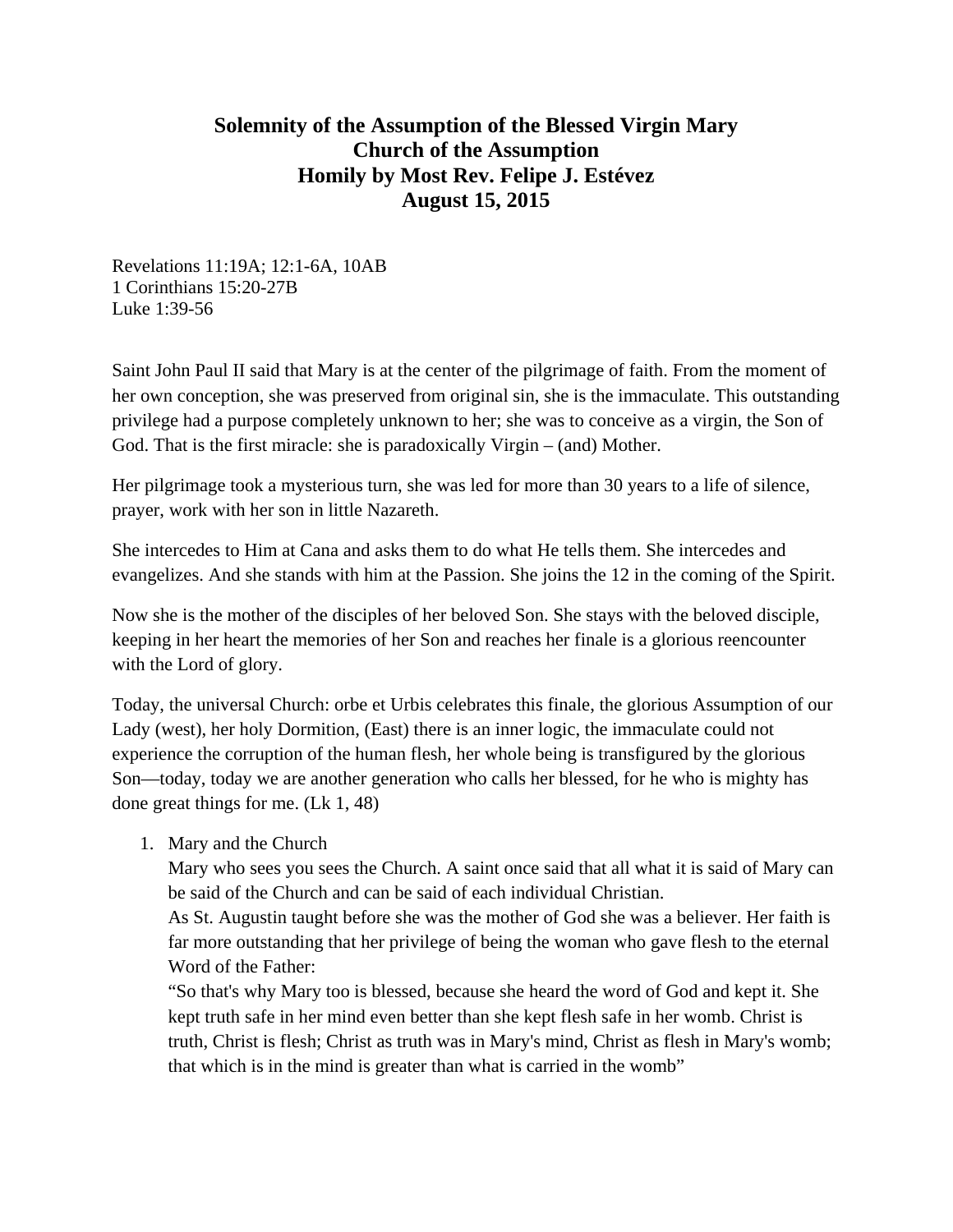We just heard the text from the book of Revelation, the woman and the dragon. A most mysterious piece of Scripture, rich in symbolisms. The message is about the Church; the new people of God, who gives birth to Jesus in the midst of persecution, hostility (just look what are happening in the Middle East today or our own situation as hostile secularism pushes the people of faith to the margins of society as if believers cannot be active citizens with their values)

There is a most beautiful woman, her vestments are wonderful and celestial, she is over the moon, she is perpetually young as the woman of the Song of Songs, with a twelve stars crown—she represents the Church in the glorious condition. Living in the eternity of God, and the crowning of the hope of the pilgrim people of God who has made it and enjoys salvation forever!

But then there is another phase, a phase of pain and sorrow. She is giving birth in pain. Help, she cries.

She represents the Church, Church in the struggle, and Church in the glorious outcome. And there is the dragon. He is destructive. His mania is envy, to be like God. And persecutes the woman with vengeance. The dragon seeks to destroy the baby. The son baby in his birth. Death tries to overcome life. But the woman succeeds in giving birth, a son who is a shepherd. This Son is Jesus Christ who overcomes death and is full of life, life in abundance. The Woman is Mary and is the Church who gives us the Eucharistic Lord, the new manna, the bread of life.

## 2. Mary and the joy of service

The Gospel relates the haste with which Mary goes to accompany Elizabeth. Both women are pregnant.

And Mary is recognized by Elizabeth as the who is "blessed are you who believed" and as the "mother of my Lord!" Mary's commitment to serve is shown not only by her haste but by the fact she "she remained three months" away from her home. When she calls herself a "lowly servant", she indeed has witnessed her capacity of caring.

In the beauty of the encounter of these two women, one representing the old covenant mother of the last of the prophets (Elizabeth) and the new covenant (Mary), Mary praises God; my soul proclaims the greatness of the Lord!" Mary's prayer is essentially one of praise. It is the recognition of God's doing in her life. It is noticing God's ways, i.e. the poor, the little ones, are elevated whereas the proud are put in their place. Mary praises a faithful God, a God who is true to His promises of mercy and love.

St. John Paul II in commenting Mary's Magnificat in the Encyclical the Church of the Eucharist, the great Pope interprets this song in the light of the Mass, and says: Let your life be a magnificat…

In this glorious feast of the Assumption I invite each one of you to say: let my life be a magnificat...with Mary…recognizing the tender love of my God in my own